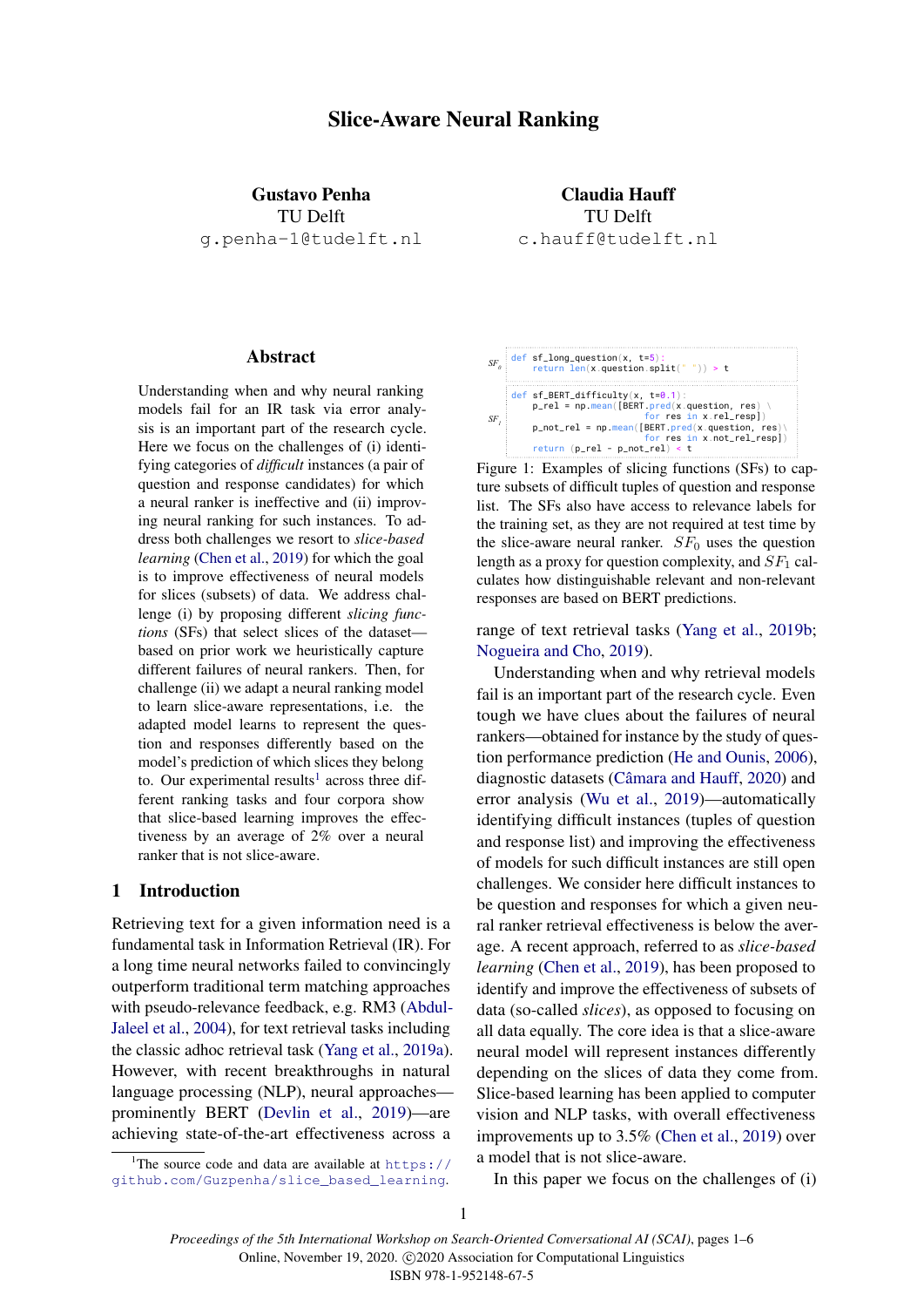detecting difficult instances for neural rankers and (ii) improving the retrieval effectiveness for such instances. We address the challenges by (i) creating slicing functions (SFs), i.e., functions that define whether an instance belongs to a slice which heuristically capture different errors of rankers (cf. Figure [2](#page-1-0) for examples of SFs); and (ii) employing a slice-aware neural ranker, i.e., a neural ranker that learns to represent each instance differently based on its prediction of which slice the input belongs to (cf. Figure [2](#page-1-0) for a diagram of the sliceaware neural ranker). Our main research questions are the following two. RQ1: To what extent can slice-based learning improve neural ranking models? RQ2: What are the underlying reasons for the effectiveness of slice-based learning?

Our experimental results on three different conversational tasks show that slice-based learning is beneficial to IR, showing positive evidence for RQ1. The gains are observed for both overall effectiveness and the effectiveness for slices of the data. Concerning RQ2, we evaluate to which extent the effectiveness gains observed for the sliceaware model come from the effect of ensemble learning [\(Dietterich et al.,](#page-4-7) [2002\)](#page-4-7), a direction not explored empirically by previous work [\(Chen et al.,](#page-4-0) [2019\)](#page-4-0). We find that, when using *random* SFs we can also significantly improve upon a non sliceaware neural ranker. We note though that not all improvements of slice-based learning can be attributed to the effect of ensemble learning, and carefully implementing SFs is indeed advantageous.

### 2 Slice-based Learning

Slice-based learning [\(Chen et al.,](#page-4-0) [2019\)](#page-4-0) is an approach based on the engineering of SFs that capture slices of data. The SFs all follow the same format: they receive the instance as input (in our case a question and a list of candidate responses) and return a boolean variable indicating whether the instance belongs to the slice. Based on the SFs a neural model is adapted to improve the effectiveness of such slices of data, for example, by having a different set of weights for each slice. Training a different model for each slice, and combining their predictions is inefficient: training and maintaining a different neural ranking model for each slicing function amounts to a large number of parameters and an increased prediction time. As an efficient solution, [Chen et al.](#page-4-0) [\(2019\)](#page-4-0) proposed Slice-Residual-Attention Modules (SRAMs), which is a

<span id="page-1-0"></span>

Figure 2: Overview of the slice-aware neural ranker. For each SF we define we have a SRAM module to learn slice-expert representations, that are then combined with an attention mechanism into a slice-aware representation.

slice-aware approach for neural models that shares parameters in a similar manner to multi-task learning [\(Caruana,](#page-4-8) [1997\)](#page-4-8).

#### 3 Slice-based learning for IR

We first introduce the SFs we defined to heuristically capture subsets of data containing different categories of errors, for which the effectiveness is lower than average, based on intuitions drawn from prior work (RQ1). We then introduce the random SFs we deploy to study the effect of ensemble learning in slice-based learning (RQ2). Finally we describe the slice-aware neural ranker.

#### 3.1 Slicing Functions

We divide our SFs into two categories: those based only on the question text (question based) and those that uses both the question and the list of candidate responses (question-responses based). The relevance labels for the training instances are also inputs to the SFs, which are not required at inference time as the slice-aware neural ranker learns to predict slice-membership.

## 3.1.1 Question-based SFs

Question Length (QL): the number of question terms is higher than the threshold  $T_{QL}$ . QL was shown to correlate negatively with the effectiveness of retrieval methods in adhoc retrieval [\(Ben](#page-4-9)[dersky and Croft,](#page-4-9) [2009\)](#page-4-9). Long questions (questions with high QL) provide a way of expressing complex information needs as opposed to short ques-tions [\(Phan et al.,](#page-4-10) [2007\)](#page-4-10). Context Length (CL)  $2$ : the number of turns in the dialogue context is higher than the threshold  $T_{CL}$ . CL was shown to correlate negatively with model's effectiveness for the conversation response ranking task when using different neural rankers [\(Tao et al.,](#page-4-11) [2019\)](#page-4-11).

<span id="page-1-1"></span> $2$ This SF is only suited for QA tasks with multiple turns.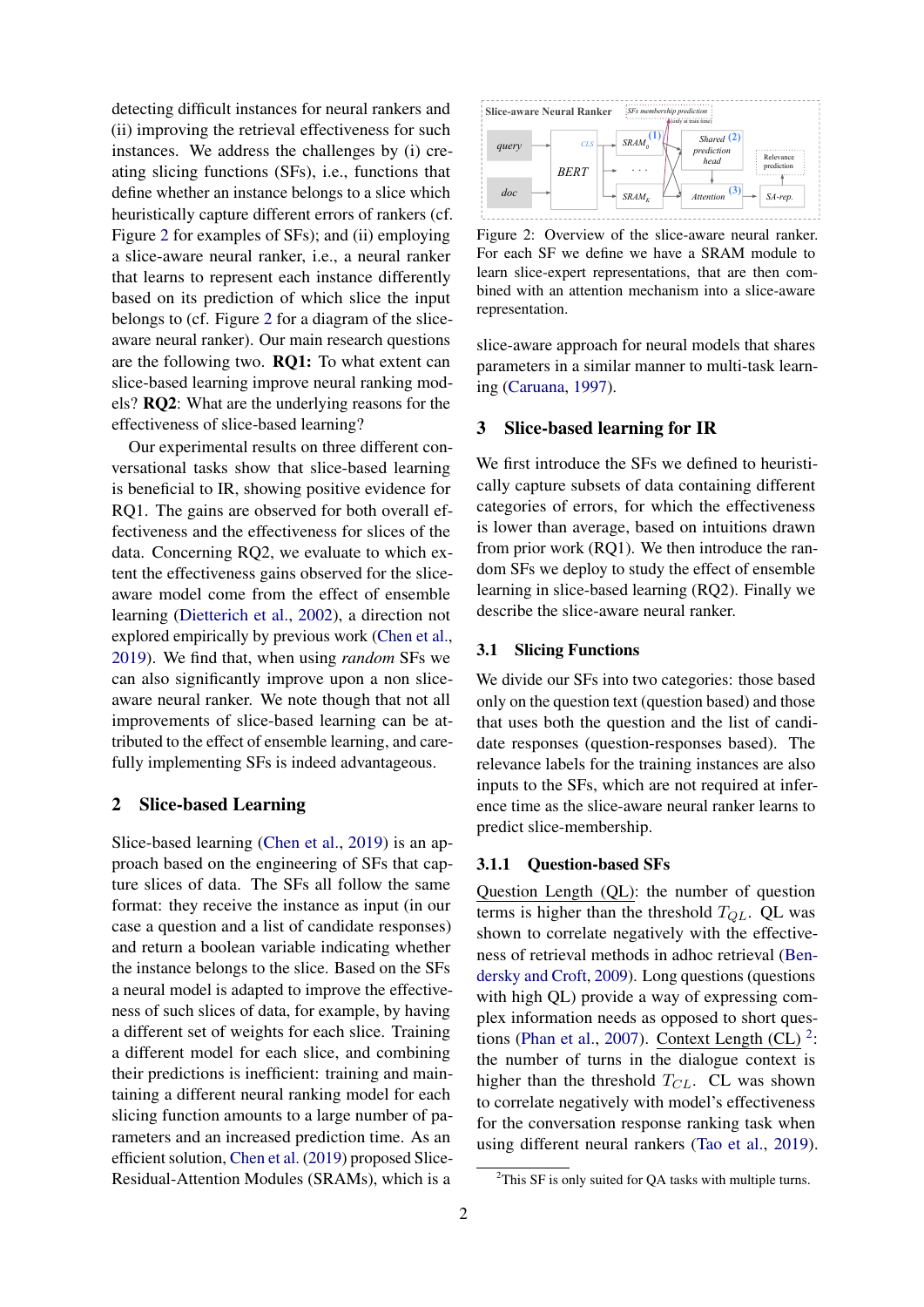Question Category (QC): question is about a certain semantic category, e.g.  $QC = travel$  selects questions about travel. Knowing which topic a question belongs to can lead to retrieval effectiveness improvements, for instance by using federated search [\(Shokouhi and Si,](#page-4-12) [2011\)](#page-4-12), intent-aware ranking [\(Glater et al.,](#page-4-13) [2017\)](#page-4-13) or multi-task learning [\(Liu](#page-4-14) [et al.,](#page-4-14) [2015\)](#page-4-14). Instances from different categories could display different effectiveness values, e.g. questions about *physics* could be a potential difficult category. Question type (5W1H): a categorization into types of question (who, what, where, when, why, how), e.g.  $5W1H = what$  selects *what* questions. 5W1H has been used to inform dialogue management modules [\(Han et al.,](#page-4-15) [2013\)](#page-4-15). The type of question can yield different models' effectiveness [\(Kim et al.,](#page-4-16) [2019\)](#page-4-16).

### 3.1.2 Question-Responses based SFs

Question Response Term Match (QDTM): The number of words that appear in both the question and a relevant response is smaller than the threshold  $T_{ODTM}$ . The difference in vocabulary, i.e. lexical gap, between queries and documents has shown to be a problem in IR [\(Lee et al.,](#page-4-17) [2008\)](#page-4-17) and has to lead to remedies such as query expansion [\(Voorhees,](#page-4-18) [1994\)](#page-4-18) and the use of neural ranking models for semantic matching [\(Guo et al.,](#page-4-19) [2019\)](#page-4-19). Responses Lexical Similarity (DLS): average TF-IDF similarity between the top-k most similar responses in the candidate list to the relevant response is higher than the threshold  $T_{DLS}$ . The amount of internal coherence, i.e. similarity between responses, has been used to predict query difficulty [\(He et al.,](#page-4-20) [2008\)](#page-4-20). The SFs can be easily extended for multiple relevant responses, e.g. by using the average or considering one representative relevant response.

#### 3.1.3 Random SFs

The random SF randomly samples  $X\%$  of the training data, where  $X$  is a hyperparameter.

#### 3.2 Slice-Aware Neural Ranker

Figure [2](#page-1-0) displays a diagram of the slice-aware neural ranker. Based on a backbone (BERT) that learns a representation of the question and response concatenation, the slice-aware neural ranker learns to (1) predict how much each instance belongs to each of the  $k$  slices or not (supervision is based on the boolean output of the  $k$  SFs)<sup>[3](#page-2-0)</sup>; has  $k$  slice expert

representations with its own set of weights trained using a shared prediction head (2) which predicts relevance for the question and response combination using only instances of the slice  $k$ ; and  $(3)$  combines all representations from the SRAMs using attention into a single slice-aware representation that is used to make the final relevance prediction. The SFs are only used during training and thus are not needed at inference time. This is an adaptation of SRAMs [\(Chen et al.,](#page-4-0) [2019\)](#page-4-0), and the backbone could be replaced by any other neural ranker.

### 4 Experimental Setup

We employ four datasets and three retrieval tasks: MSDialog [\(Qu et al.,](#page-4-21) [2018\)](#page-4-21) and MANtIS [\(Penha](#page-4-22) [et al.,](#page-4-22) [2019\)](#page-4-22) for conversation response ranking, Quora [\(Iyer et al.,](#page-4-23) [2017\)](#page-4-23) for similar question retrieval and ANTIQUE [\(Hashemi et al.,](#page-4-24) [2019\)](#page-4-24) for non-factoid question answering. We use the official train, validation and test sets provided by the datasets' creators. As a strong neural ranking baseline model we fine-tune  $BERT<sup>4</sup>$  $BERT<sup>4</sup>$  $BERT<sup>4</sup>$  for sentence classification, using the CLS token to predict whether the concatenation of a question and response is relevant or not, following recent research in IR [\(Nogueira](#page-4-3) [and Cho,](#page-4-3) [2019;](#page-4-3) [Yang et al.,](#page-5-1) [2019b\)](#page-5-1). Using 512 input tokens (larger inputs are truncated) and a batch size of 8 we train each model for 5 epochs.

When employing SRAMs [\(Chen et al.,](#page-4-0) [2019\)](#page-4-0) with a BERT backbone for neural ranking using both the question-based and question-responses based SFs we refer to the model as BERT-SA. When using random SFs we refer to the model as BERT-SA-R. For the SFs that have a threshold value (e.g., QL), we choose thresholds that select less than 50% of the data to avoid selecting the majority of the training instances in each slice. For SFs that include a categorical value, e.g., question category (QC) *physics*, we add one slice per category in the dataset. For the random SFs we create 10 different slices<sup>[5](#page-2-2)</sup> for which 50% of randomly chosen instances from the training data belong to  $6$ . We train each model 5 times with different random seeds and report the test set effectiveness using Mean Average Precision (MAP). ∆MAP indicates the difference between BERT-SA(-R) and BERT

<span id="page-2-0"></span> $3$ The model has an extra SF that all instances belong to, so every instance will always belong to at least to this slice.

<span id="page-2-1"></span><sup>4</sup> *bert-base-uncased* with default hyperparameters [\(Wolf](#page-4-25) [et al.,](#page-4-25) [2019\)](#page-4-25).

<span id="page-2-2"></span><sup>&</sup>lt;sup>5</sup>Initial experiments varying the number of SFs showed a validation plateau around 10.

<span id="page-2-3"></span><sup>6</sup> Initial experiments varying revealed that only small percentages, less than 20%, degraded the effectiveness.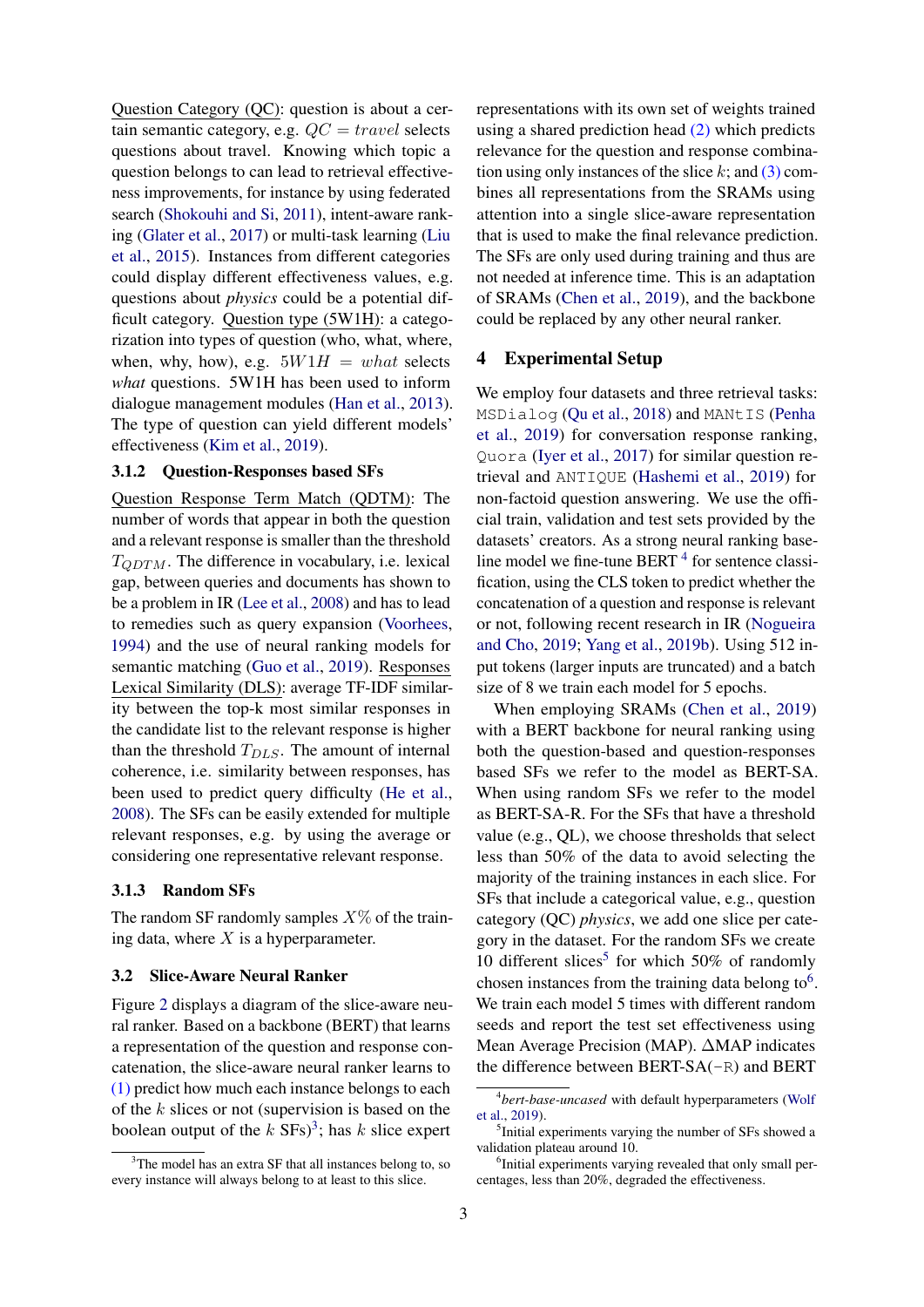| Dataset               | Model            | Dev<br>$MAP$ (std)            | Test                          |                       |       |
|-----------------------|------------------|-------------------------------|-------------------------------|-----------------------|-------|
|                       |                  |                               | MAP (std)                     | slice $\triangle$ MAP |       |
|                       |                  |                               |                               | Avg.                  | Max.  |
| ANTIOUE               | <b>BERT</b>      | 0.853(0.026)                  | 0.850(0.015)                  |                       |       |
|                       | <b>BERT-SA-R</b> | $0.874$ $(.025)^{\dagger}$    | $0.877(.005)^{\dagger}$       | 0.028                 | 0.063 |
|                       | <b>BERT-SA</b>   | $0.878(.024)^{\dagger}$       | $0.883$ $(.005)^{\dagger}$    | 0.035                 | 0.112 |
| MANtIS <sub>-50</sub> | <b>BERT</b>      | 0.655(.006)                   | 0.684(0.006)                  |                       |       |
|                       | <b>BERT-SA-R</b> | $0.671(.006)^{\dagger}$       | $0.690$ $(.014)$ <sup>†</sup> | 0.025                 | 0.035 |
|                       | <b>BERT-SA</b>   | $0.702(.006)^{\dagger}$       | $0.689(.022)^{\dagger}$       | 0.025                 | 0.034 |
| MSDialog              | <b>BERT</b>      | 0.754(0.010)                  | 0.830(0.002)                  |                       |       |
|                       | <b>BERT-SA-R</b> | $0.815(.009)^{\dagger}$       | $0.840$ $(.011)$ <sup>†</sup> | 0.028                 | 0.084 |
|                       | <b>BERT-SA</b>   | $0.810(.009)$ <sup>†</sup>    | 0.818(0.010)                  | $-0.004$              | 0.067 |
| Ouora                 | <b>BERT</b>      | 0.799(0.037)                  | 0.819(0.008)                  |                       |       |
|                       | <b>BERT-SA-R</b> | $0.819(.035)^{\dagger}$       | 0.837(0.004)                  | 0.011                 | 0.038 |
|                       | <b>BERT-SA</b>   | $0.834$ $(.034)$ <sup>†</sup> | $0.840$ $(.007)$ <sup>†</sup> | 0.019                 | 0.065 |

<span id="page-3-0"></span>Table 1: Average of 5 runs for slice-based learning. Superscript  $\dagger$  denote statistically significant improvements over the baseline (BERT) where no slice-based learning is applied at 95% confidence interval using Student's t-tests. Bold indicates the highest MAP for each dataset.

for the slices defined by the SFs.

#### 5 Results

Let us first consider RQ1. We observe in Table [1](#page-3-0) that with the exception of MSDialog, BERT-SA significantly improves over the baseline (BERT) for both the overall (column MAP) and per slice performance (column slice ∆MAP). This demonstrates that slice-based learning is useful for neural ranking, with gains up to 3.8% overall and up to 13% per slice in terms of MAP.

To better understand which features of a slice correlate the most with the observed gains from BERT-SA, we study how three properties of the slices correlate with the slice ∆MAP (i.e., the improvement over BERT): we consider (1) the size of the slice, (2) the classification accuracy of the slice-aware model to predict slice membership, and, (3) the BERT model effectiveness for each slice. The only property that has a statistically significant Pearson correlation (0.504 average for the different datasets) with MAP gains is the BERT baseline performance , suggesting that focusing on failures of neural ranking models (slices for which BERT has low effectiveness) when implementing SFs is effective.

To provide insights into the underlying reasons of the effectiveness of slice-based learning (RQ2), we replace the SFs that capture error categories with random SFs, i.e. BERT-SA-R. We find that this model also has a significantly better effectiveness than the BERT baseline, with the exception of Quora. This indicates that part of the gains provided by slice-based learning could be attributed to the effect of ensemble learning, since each slice-aware representation is trained on ran-dom parts of the data and are then combined<sup>[7](#page-3-1)</sup>. We note however that the slice gains of BERT-SA are higher than BERT-SA-R for ANTIQUE and Quora with statistical significance. This indicates that not all improvements of slice-based learning can be attributed to the effect of ensemble learning and carefully implementing SFs is advantageous.

## 6 Conclusion

In this paper we demonstrated that a slice-aware neural ranker is an effective approach to IR, increasing the effectiveness of rankers by margins up to 3.8% overall and up to 13% per slice in terms of MAP. As future work we plan to study slice-aware neural rankers that do listwise optimization—such a ranker could learn better representations particularly for SFs that uses several responses as input.

<span id="page-3-1"></span> $7$ Another potential reason for the success of slice-based learning could be the capacity obtained by the additional number of weights compared to the baseline (e.g. from 110M to 116M for MANtIS).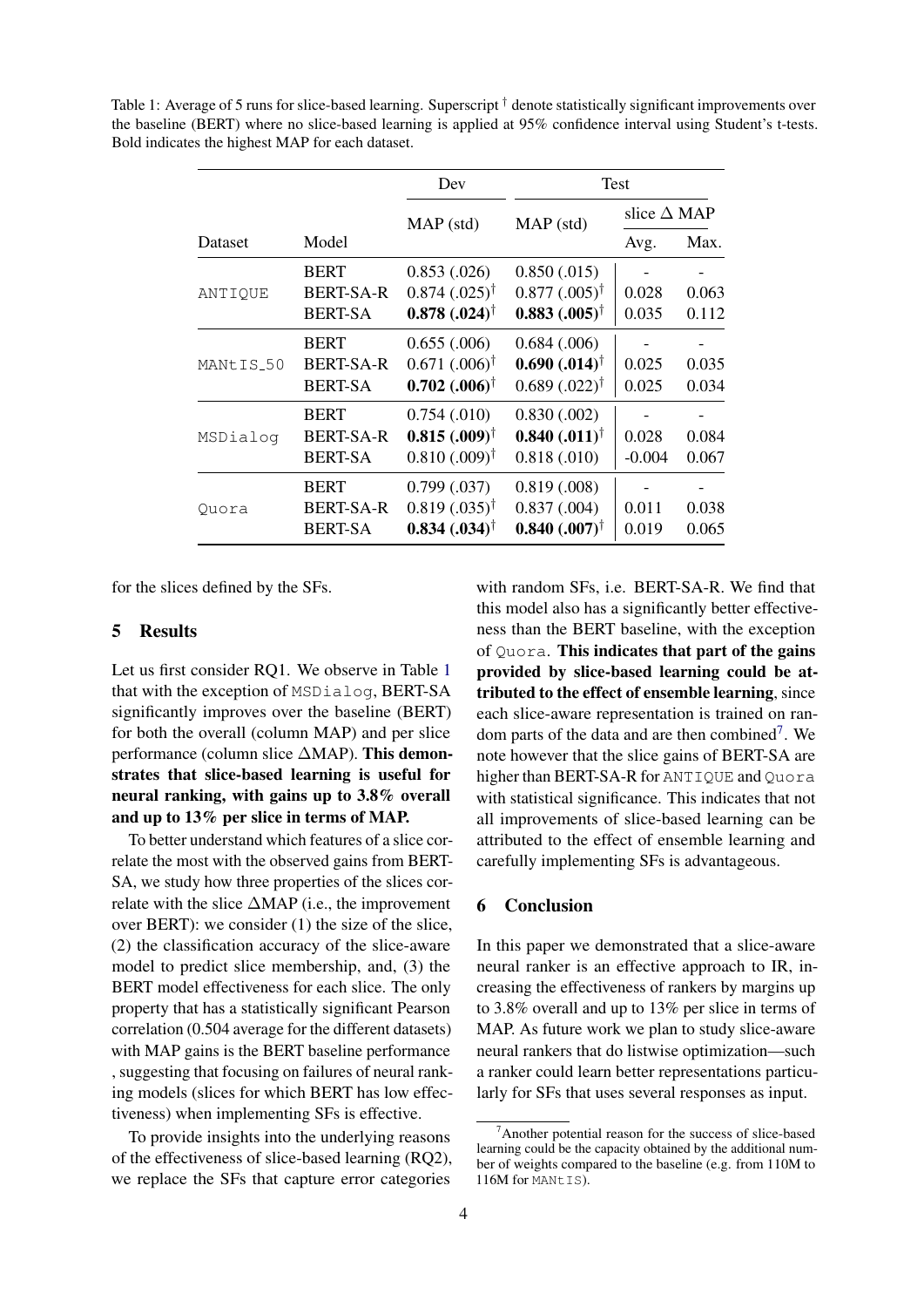#### Acknowledgements

This research has been supported by NWO projects SearchX (639.022.722) and NWO Aspasia (015.013.027).

#### References

- <span id="page-4-1"></span>Nasreen Abdul-Jaleel, James Allan, W Bruce Croft, Fernando Diaz, Leah Larkey, Xiaoyan Li, Mark D Smucker, and Courtney Wade. 2004. Umass at trec 2004: Novelty and hard. *Computer Science Department Faculty Publication Series*, page 189.
- <span id="page-4-9"></span>Michael Bendersky and W Bruce Croft. 2009. Analysis of long queries in a large scale search log. In *Workshop on Web Search Click Data*, pages 8–14.
- <span id="page-4-5"></span>Arthur Câmara and Claudia Hauff. 2020. Diagnosing bert with retrieval heuristics. In *European Conference on Information Retrieval*, pages 605–618. Springer.
- <span id="page-4-8"></span>Rich Caruana. 1997. Multitask learning. *Machine learning*, 28(1):41–75.
- <span id="page-4-0"></span>Vincent Chen, Sen Wu, Alexander J Ratner, Jen Weng, and Christopher Ré. 2019. Slice-based learning: A programming model for residual learning in critical data slices. In *NeurIPS*, pages 9392–9402.
- <span id="page-4-2"></span>Jacob Devlin, Ming-Wei Chang, Kenton Lee, and Kristina Toutanova. 2019. BERT: Pre-training of Deep Bidirectional Transformers for Language Understanding. In *NAACL*, pages 4171–4186.
- <span id="page-4-7"></span>Thomas G Dietterich et al. 2002. Ensemble learning. *The handbook of brain theory and neural networks*, 2:110–125.
- <span id="page-4-13"></span>Rafael Glater, Rodrygo LT Santos, and Nivio Ziviani. 2017. Intent-aware semantic query annotation. In *SIGIR*, pages 485–494.
- <span id="page-4-19"></span>Jiafeng Guo, Yixing Fan, Liang Pang, Liu Yang, Qingyao Ai, Hamed Zamani, Chen Wu, W Bruce Croft, and Xueqi Cheng. 2019. A deep look into neural ranking models for information retrieval. *arXiv preprint arXiv:1903.06902*.
- <span id="page-4-15"></span>Sangdo Han, Kyusong Lee, Donghyeon Lee, and Gary Geunbae Lee. 2013. Counseling dialog system with 5w1h extraction. In *SIGDIAL*, pages 349–353.
- <span id="page-4-24"></span>Helia Hashemi, Mohammad Aliannejadi, Hamed Zamani, and W Bruce Croft. 2019. Antique: A non-factoid question answering benchmark. *arXiv preprint arXiv:1905.08957*.
- <span id="page-4-4"></span>Ben He and Iadh Ounis. 2006. Query performance prediction. *Information Systems*, 31(7):585–594.
- <span id="page-4-20"></span>Jiyin He, Martha Larson, and Maarten De Rijke. 2008. Using coherence-based measures to predict query difficulty. In *ECIR*, pages 689–694. Springer.
- <span id="page-4-23"></span>Shankar Iver, Nikhil Dandekar, and Kornél Csernai. 2017. First quora dataset release: Question pairs. *data. quora. com*.
- <span id="page-4-16"></span>Najoung Kim, Roma Patel, Adam Poliak, Alex Wang, Patrick Xia, R Thomas McCoy, Ian Tenney, Alexis Ross, Tal Linzen, Benjamin Van Durme, et al. 2019. Probing what different nlp tasks teach machines about function word comprehension. *arXiv preprint arXiv:1904.11544*.
- <span id="page-4-17"></span>Jung-Tae Lee, Sang-Bum Kim, Young-In Song, and Hae-Chang Rim. 2008. Bridging lexical gaps between queries and questions on large online q&a collections with compact translation models. In *EMNLP*, pages 410–418.
- <span id="page-4-14"></span>Xiaodong Liu, Jianfeng Gao, Xiaodong He, Li Deng, Kevin Duh, and Ye-Yi Wang. 2015. Representation learning using multi-task deep neural networks for semantic classification and information retrieval.
- <span id="page-4-3"></span>Rodrigo Nogueira and Kyunghyun Cho. 2019. Passage re-ranking with bert. *arXiv preprint arXiv:1901.04085*.
- <span id="page-4-22"></span>Gustavo Penha, Alexandru Balan, and Claudia Hauff. 2019. Introducing MANtIS: a novel Multi-Domain Information Seeking Dialogues Dataset. *arXiv preprint arXiv:1912.04639*.
- <span id="page-4-10"></span>Nina Phan, Peter Bailey, and Ross Wilkinson. 2007. Understanding the relationship of information need specificity to search query length. In *SIGIR*, pages 709–710.
- <span id="page-4-21"></span>Chen Qu, Liu Yang, W Bruce Croft, Johanne R Trippas, Yongfeng Zhang, and Minghui Qiu. 2018. Analyzing and characterizing user intent in informationseeking conversations. In *SIGIR*, pages 989–992.
- <span id="page-4-12"></span>Milad Shokouhi and Luo Si. 2011. [Federated search.](https://doi.org/10.1561/1500000010) *Foundations and Trends*  $(R)$  *in Information Retrieval*, 5(1):1–102.
- <span id="page-4-11"></span>Chongyang Tao, Wei Wu, Can Xu, Wenpeng Hu, Dongyan Zhao, and Rui Yan. 2019. Multirepresentation fusion network for multi-turn response selection in retrieval-based chatbots. In *WSDM*, pages 267–275.
- <span id="page-4-18"></span>Ellen M Voorhees. 1994. Query expansion using lexical-semantic relations. In *SIGIR*, pages 61–69.
- <span id="page-4-25"></span>Thomas Wolf, Lysandre Debut, Victor Sanh, Julien Chaumond, Clement Delangue, Anthony Moi, Pierric Cistac, Tim Rault, R'emi Louf, Morgan Funtowicz, and Jamie Brew. 2019. Huggingface's transformers: State-of-the-art natural language processing. *ArXiv*, abs/1910.03771.
- <span id="page-4-6"></span>Tongshuang Wu, Marco Tulio Ribeiro, Jeffrey Heer, and Daniel S Weld. 2019. Errudite: Scalable, reproducible, and testable error analysis. In *ACL*, pages 747–763.